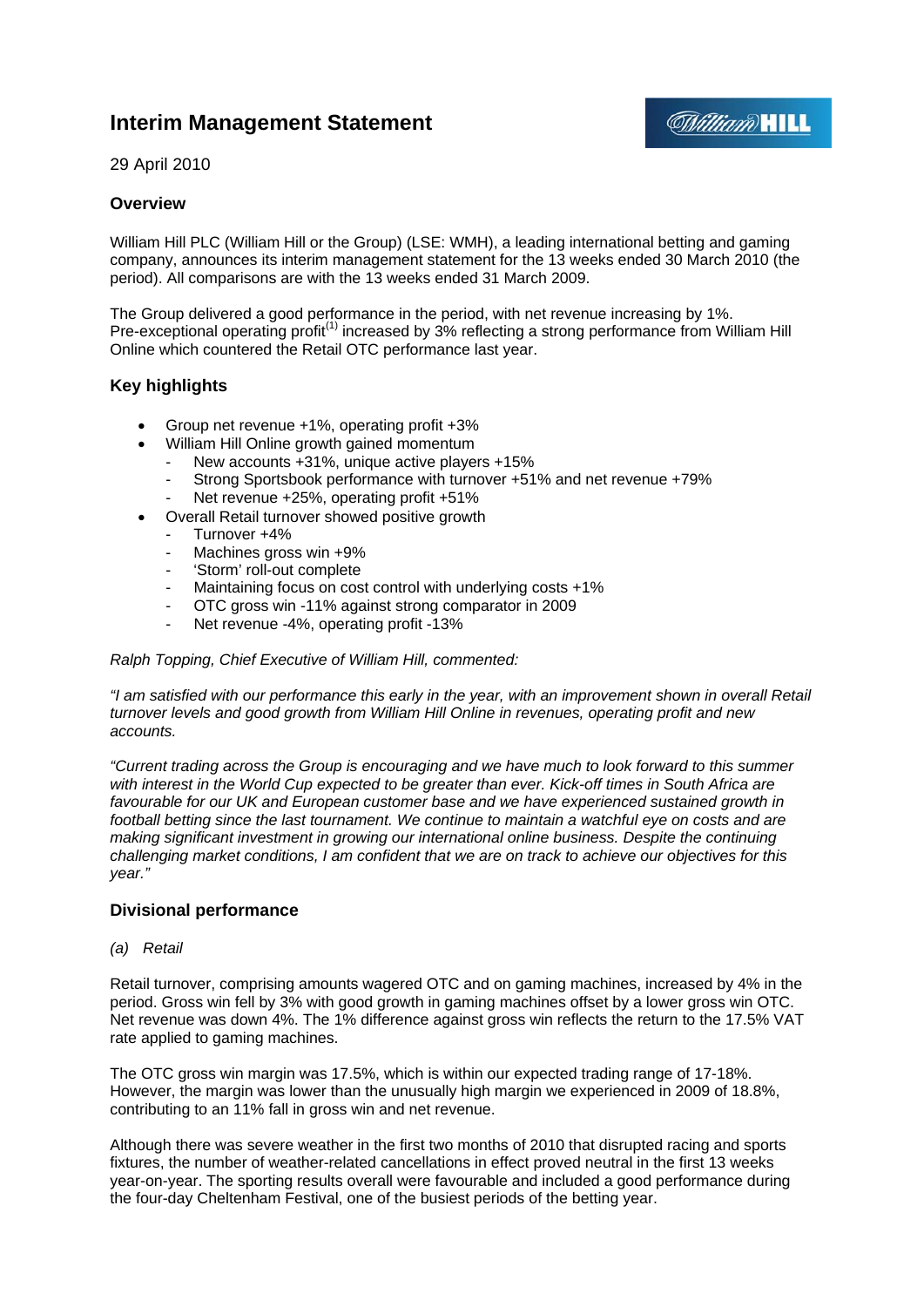Gaming machines continued to perform well, delivering a 9% increase in gross win (net revenue increase of 6% reflecting the increased VAT cost). Roll-out of the Inspired Gaming 'Storm' machines was completed on schedule in March 2010, with more than 6,200 machines now available in the Retail estate.

We continued to deliver strong cost control in Retail with operating costs flat in the period. Excluding the cost of closing 15 shops in the Republic of Ireland in 2009, costs increased by 2%. On an underlying basis, excluding development activities, costs increased by less than 1%.

Operating profit in Retail, however, was down 13%. The biggest factor in this decline was the abnormally high OTC gross win margin in the comparator period.

*(b) Online* 

William Hill Online continued to perform well, building on the momentum we highlighted in our 2009 results statement in February 2010. In the first quarter, net revenue increased by 25% and operating profit was 51% higher. New accounts increased by 31% and unique active players grew by 15%.

Sportsbook made especially good progress, benefitting from the greater breadth and depth of our product offering and an improved in-play product. Net revenue was 79% higher than in 2009. Turnover increased 51% and we saw a 77% increase in turnover from in-play betting. The overall Sportsbook gross win margin improved from 6.6% in 2009 to 8.1% in 2010, reflecting structural improvements but also favourable results. The in-play margin was 4.6% and the pre-match margin was 9.7%.

Gaming continued to perform well. Net revenue was up 11%. Bingo witnessed a 53% increase in net revenue and casino grew by 11%. Poker, however, remained adversely affected by market conditions, principally the impact of higher liquidity available at two gaming sites that accept US customers. Net revenue from poker dipped 11% in the period.

Operating profit was up 51% to £23.3m and Playtech's minority interest was £6.6m.

*(c) Telephone* 

Telephone continued to face tough competition from overseas sources and the Board is looking at options to return the channel to greater profitability. Net revenue was flat year-on-year, though the gross win margin was higher than usual at 7.6%, resulting in a broadly break-even position.

## **Current trading and outlook**

Current trading in the four weeks to 27 April, which included the Grand National on 10 April, was generally good, with a continuation of the positive trends seen in machines and William Hill Online. Although the Grand National result was not a good one for bookmakers, unlike last year, the overall results during Grand National week helped to compensate for this one poor result.

## **Fiscal and regulatory developments**

In March, H.M. Treasury published the Budget for 2010, in which there are no significant changes on taxation and gaming duty, except an inflation-related rise in Amusement Machines Licence Duty (AMLD) on gaming machine from £2,215 to £2,285.

## **Material events, transactions and financial position**

On 29 January 2010, the Group utilised its new forward start bank facilities to repay its outstanding bank loans totalling £375m. This had no impact upon the total net assets of the Group but changed the disclosure of its bank borrowings, which are now classified as non-current liabilities. Apart from the above, there have been no material events, or changes in the financial position of the Group.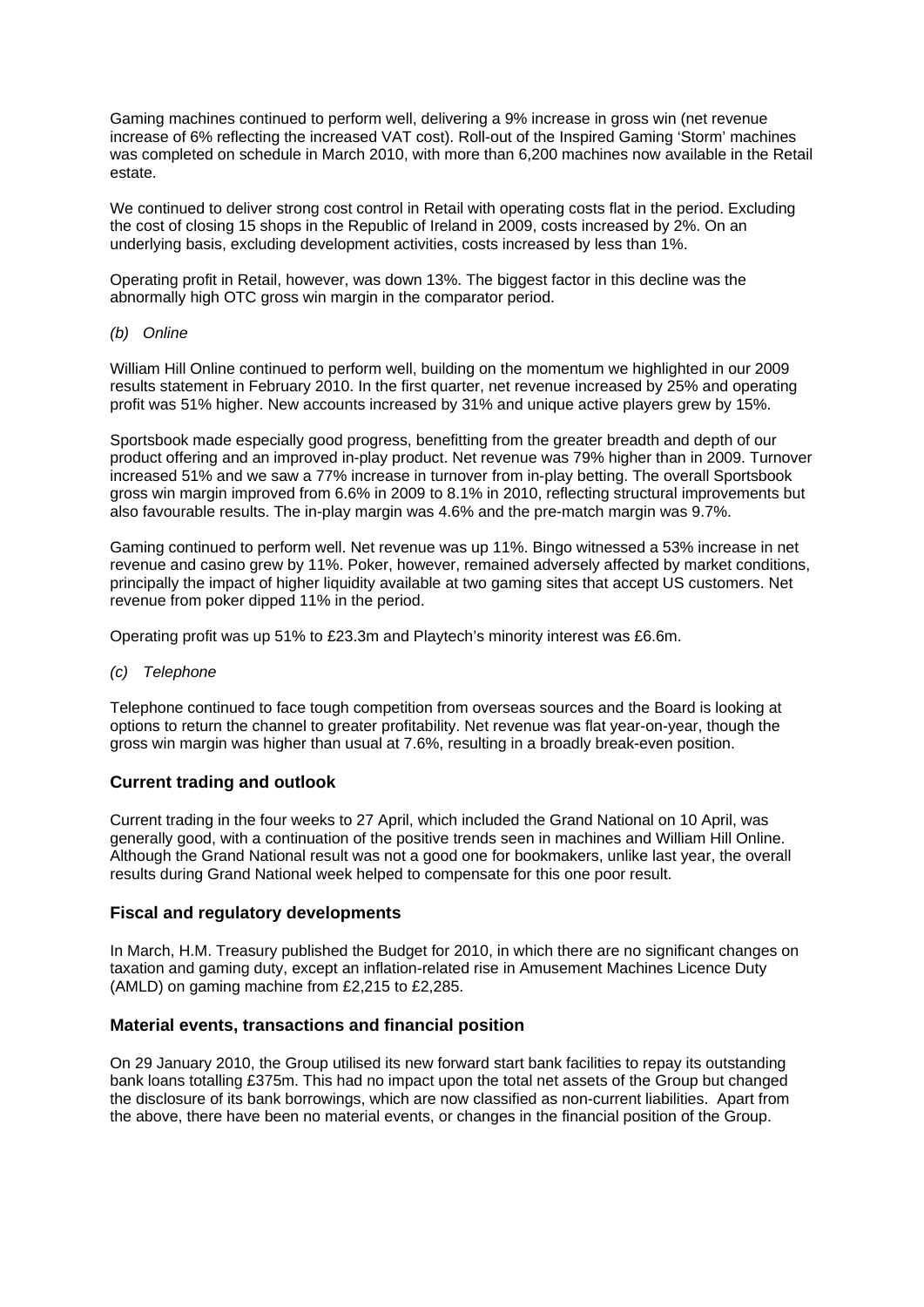## **Risks**

Principal risks and uncertainties for the Group remain consistent with those disclosed on pages 32 and 33 of the 2009 Annual Report and Accounts. The principal risks to trading performance in the rest of 2010 are:

- the challenging economic climate continues to impact trading;
- a change to gross profits tax on machines in Retail at a rate higher than our tax neutral position and/or an increase in VAT, which is currently charged on machines;
- countries fail to regulate online gambling or do so in a way that prevents William Hill Online from operating effectively; and
- adverse sporting results.

#### References:

(1) Earnings before interest, taxation, exceptional items and amortisation relating to trade names, affiliate relationships and noncompetition agreements

| <b>Enquiries:</b>       |                                                                  |                           |
|-------------------------|------------------------------------------------------------------|---------------------------|
| <b>William Hill PLC</b> | Ralph Topping, Chief Executive<br>Lyndsay Wright, Director of IR | Tel +44 (0) 20 8918 3614  |
| <b>Brunswick</b>        | Simon Sporborg<br>Justine McIlroy<br>Tom Williams                | Tel: +44 (0) 20 7404 5959 |

#### **Analyst conference call**

Ralph Topping, Chief Executive will be hosting a conference call for analysts at 8.15 a.m. BST. Dial-in telephone number: 0845 634 0041 (international: +44 20 8817 9301), PIN 2717329. A replay of the call will be available for a period of one week on telephone number: 020 7769 6425 (international: +44 20 7769 6425), PIN 2717329. The call is also accessible by webcast at www.williamhillplc.com.

#### **Notes to editors**

William Hill is a leading betting and gaming company. It is one of the UK's largest bookmakers with over 2,300 LBOs in the UK and Ireland that provide betting opportunities on a wide range of sporting and non-sporting events and, in the UK, gaming machines are offered in every LBO. The Group's online business, William Hill Online, is one of the leading European online betting and gaming businesses by profitability, providing sports betting, casino games, poker, bingo, numbers betting and skill games.

#### **Glossary and abbreviations**

| AMLD         | Amusement Machine Licence Duty, payable on gaming machines. For the<br>B2/B3 gaming machines available in William Hill shops, we pay £2,215 per<br>machine per year. |
|--------------|----------------------------------------------------------------------------------------------------------------------------------------------------------------------|
| Category B2  | With gaming machines, Category B2 games have a maximum stake of £100,<br>maximum payout of £500 and each game is a minimum of 20 seconds.                            |
| Category B3  | With gaming machines, Category B3 games have a maximum stake of £1,<br>maximum payout of £500 and each game is a minimum of 2.5 seconds.                             |
| Category C   | With gaming machines, Category C games have a maximum stake of 50<br>pence, maximum payout of £70.                                                                   |
| EBIT         | Earnings before interest and tax.                                                                                                                                    |
| <b>EBITA</b> | Earnings before interest, tax and amortisation relating to trade names, affiliate<br>relationships and non competition agreements as described in note 12 to the     |